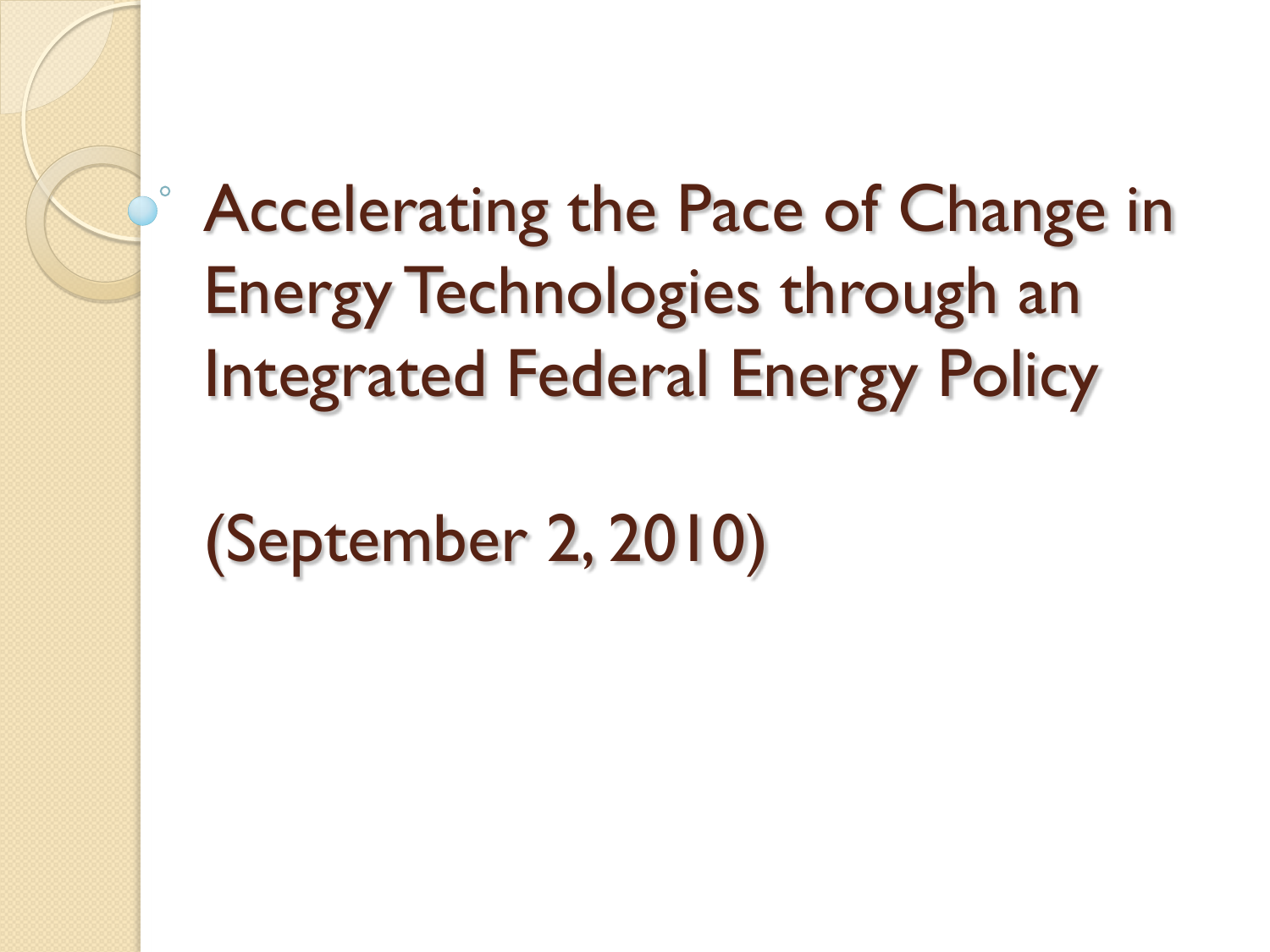PCAST Energy Technology Innovation System Working Group

• **Co-Chairs**

Ernest Moniz<sup>\*</sup> Maxine Savitz<sup>\*</sup>

• **Members** Dennis Assanis Rosina Bierbaum\* Nick Donofrio Robert Fri Kelly Sims Gallagher Charles Goodman John Holdren\*

Shirley Ann Jackson\* Raymond Orbach Lynn Orr William Powers Arati Prabhakar Barbara Schaal\* Daniel Schrag\*

\*PCAST member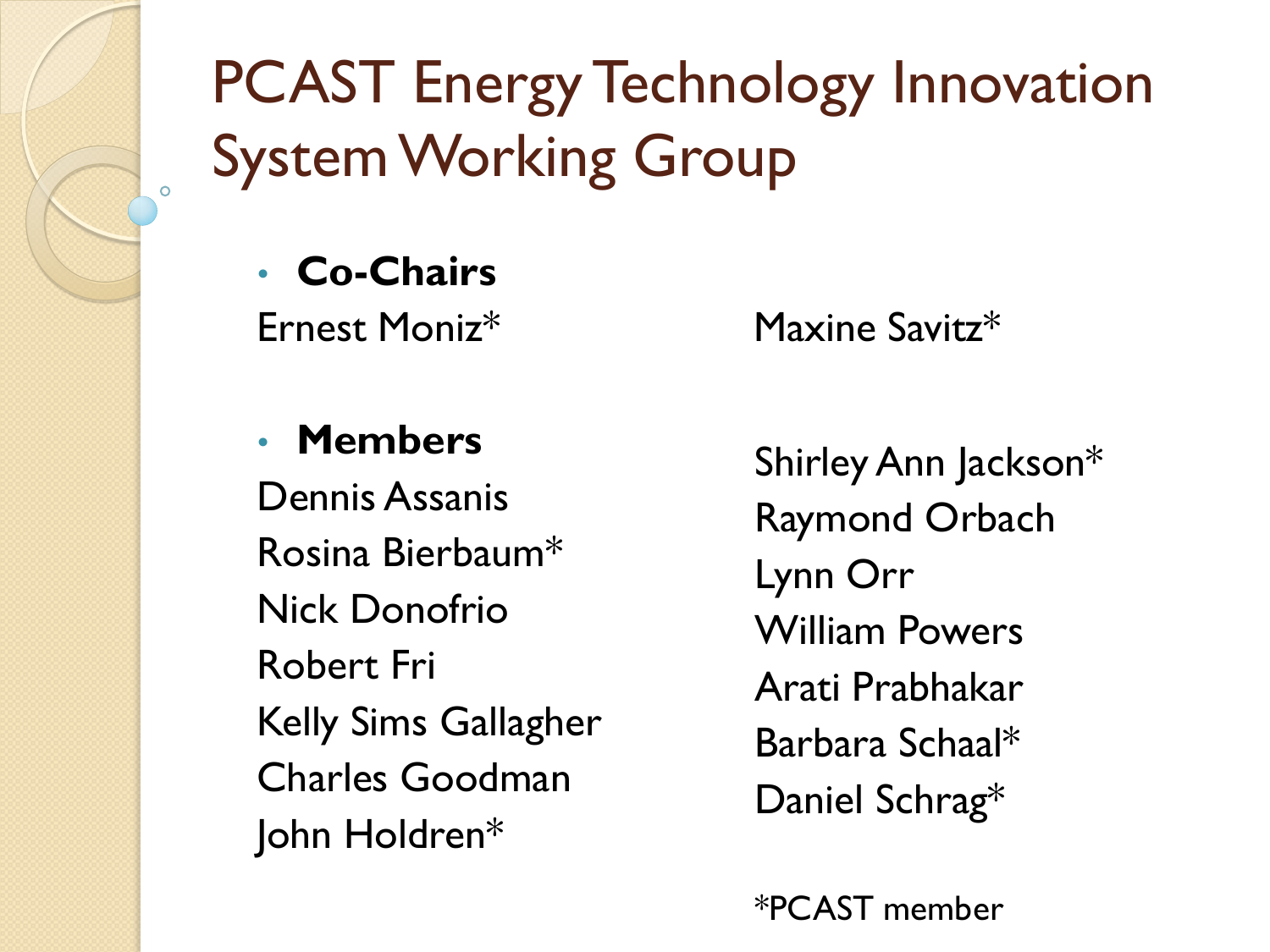New energy systems typically take a half century to move from initial development to thorough integration in the economy. Imperative to speed up the end-to-end innovation process for reasons of:

- •*Economic Competitiveness*
- •*The Environment*
- •*Security*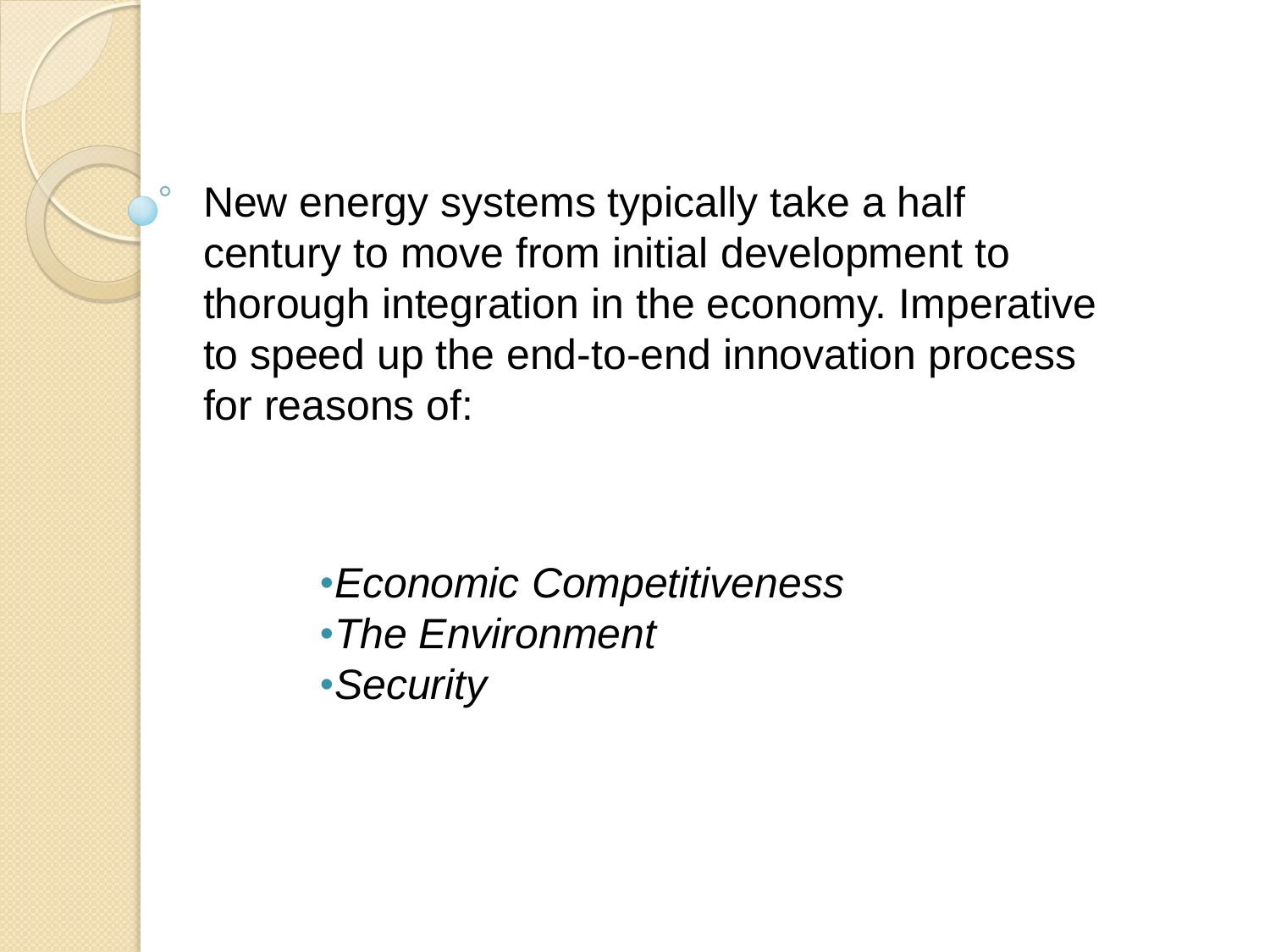## Stages of Technological Change and Their Interactions



| <i>Invention:</i> | Discovery; creation of knowledge; generation of prototypes |
|-------------------|------------------------------------------------------------|
|                   | Translation: Creation of a commercial product or process   |
| Adoption:         | Deployment and initial use of the new technology           |
| Diffusion:        | Increasing adoption and use of the technology              |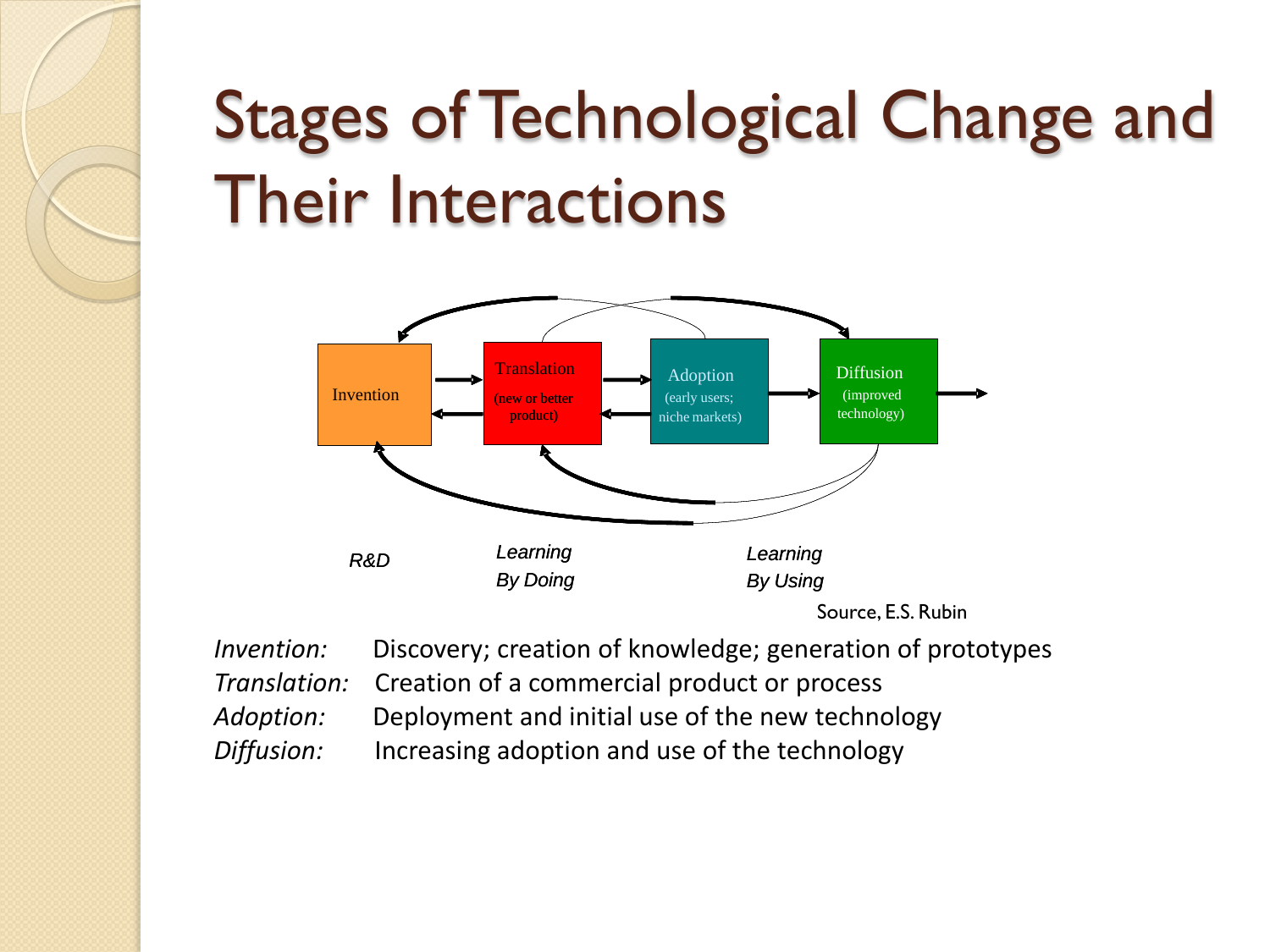**Government Budget Appropriations or Outlays** for Energy Research and Development, Average from 2004-2008 as % GDP

Ō

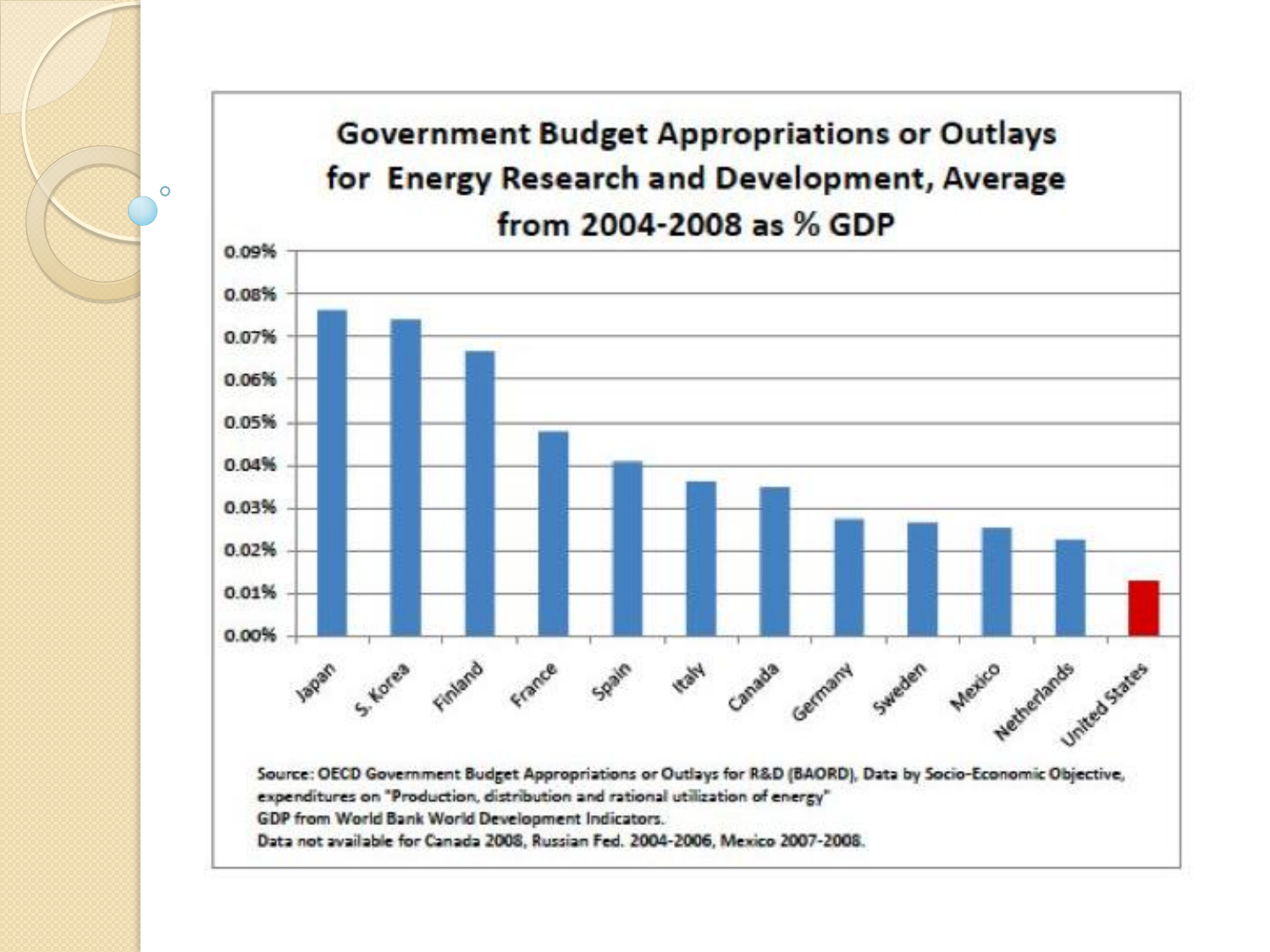## Chapter 2: Recommendations for the Federal Government

- 2.1 Establish a Quadrennial Energy Review (QER)
- 2.2 Increase the annual energy RDD&D funding to \$16 billion
- 2.3 Generate \$10 of the \$16 billion through new revenue sources
- 2.4 Realign energy subsidies and incentives
- 2.5 Enhance the Federal Government's ability to purchase new energy technologies
- 2.6 Reestablish the Committee on International Science, Engineering, and Technology (CISET)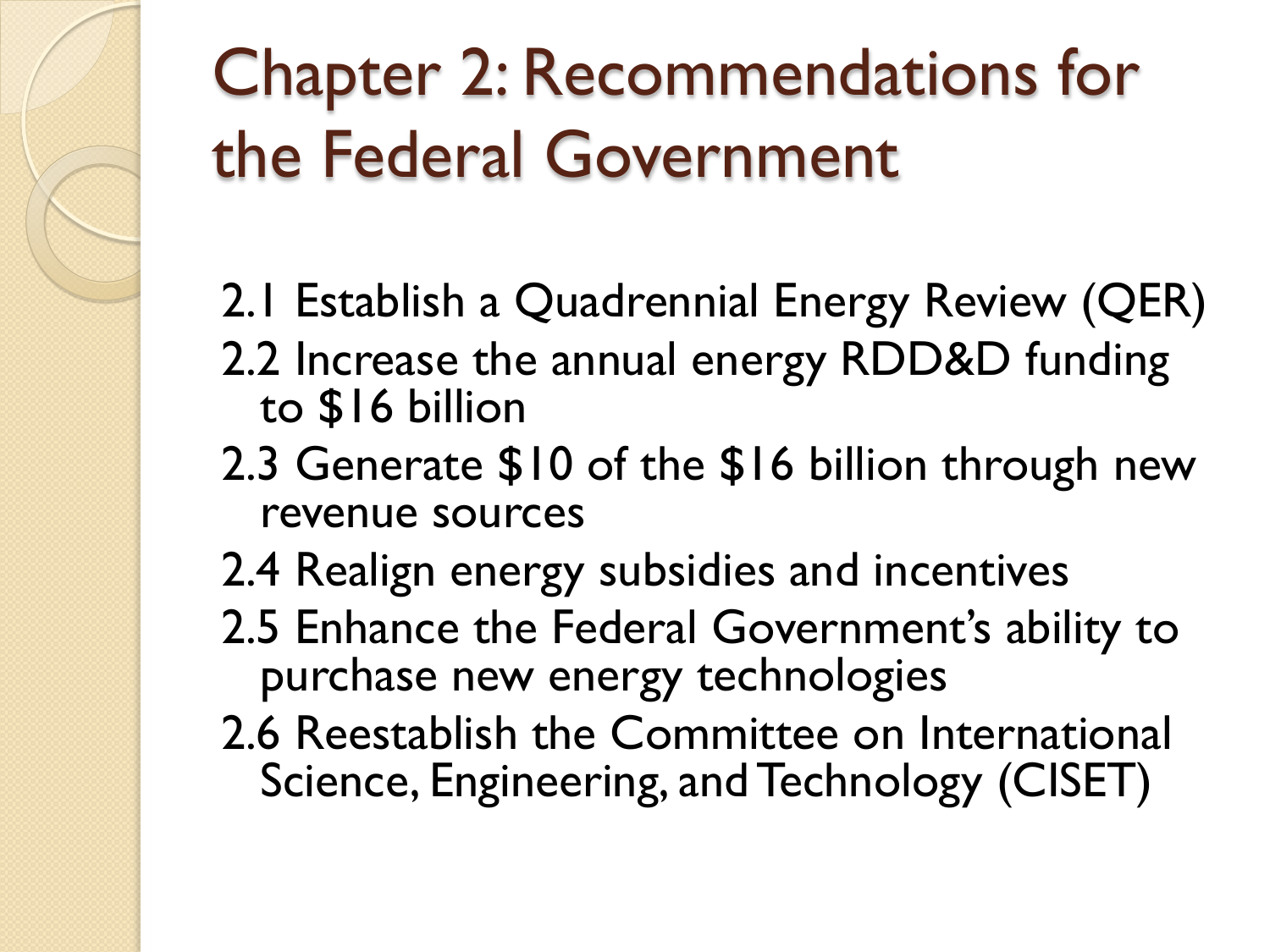

#### Coal Bed Methane